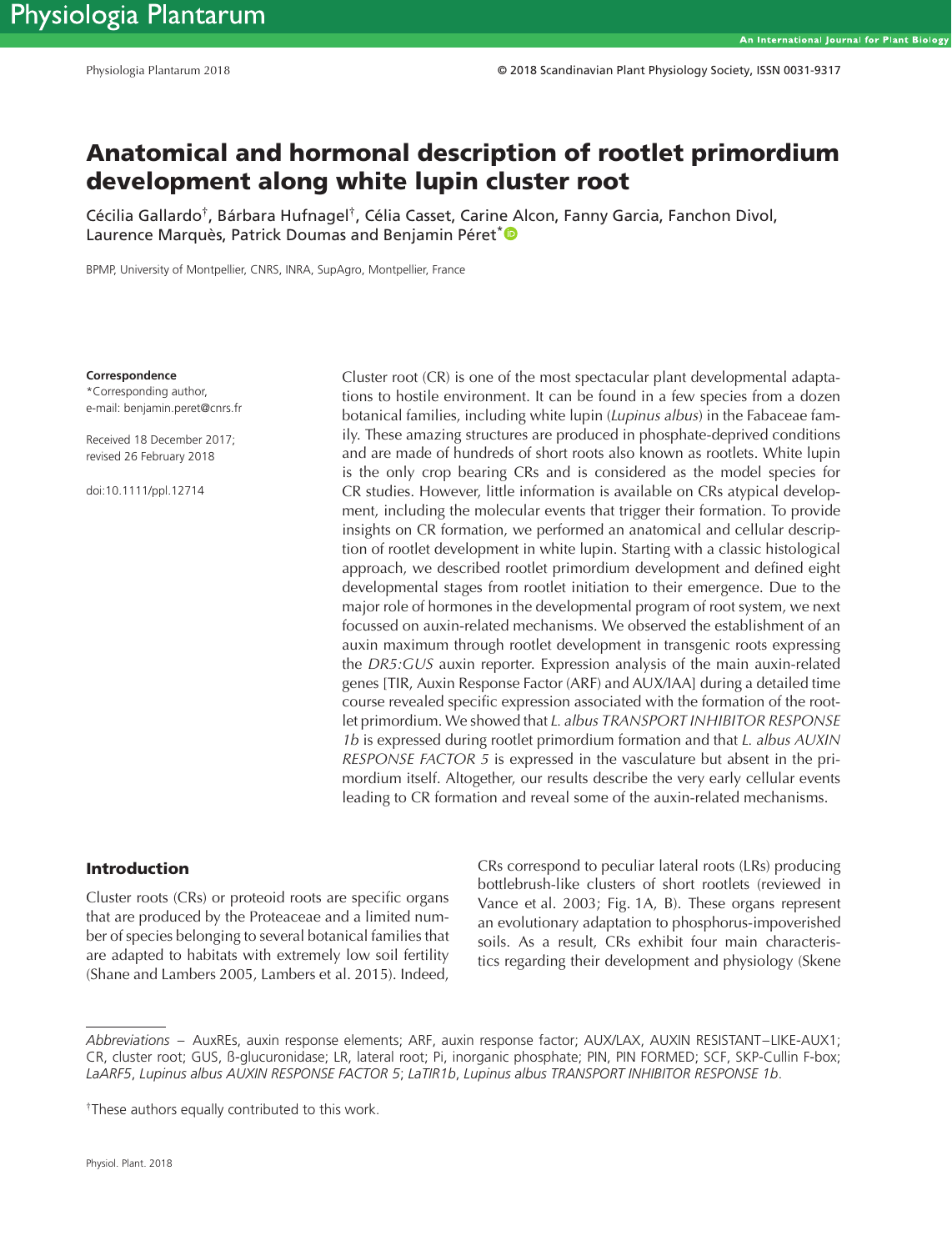2000): (1) a massive induction of rootlets (up to 20–100 per cm); (2) a determinate development leading to a limited growth and subsequent entry into senescence; (3) an exudative burst resulting in massive secretion of protons, organic acids, phenolics and phosphate remobilizing enzymes and (4) a high phosphate uptake capacity. The secretion of protons can be imaged with a pH indicator such as bromocresol purple (Fig. 1C). A high level of ferric reductase activity is also associated with CR physiology and can be revealed biochemically (Fig. 1D).

White lupin (*Lupinus albus*) is an annual legume traditionally cultivated around the Mediterranean and is also the only cultivated crop that can form CRs. It is a model of interest because of its quick life cycle compared to other species, mainly bushes and trees, sharing the ability to form these structures. Moreover, white lupin has the capacity to form nitrogen-fixing nodules as a result of the symbiotic interaction with *Bradyrhizobium sp*. but has lost the ability to form mycorrhizal associations (Lambers and Teste 2013). Interestingly, many CR forming species share this lack of ability for mycorrhization. The capacity to form CRs in lupin allows a reduction of phosphate fertiliser use in the field and results in a beneficial interaction in mixed cultures (Cu et al. 2005); this represents an interesting example to lower our dependency on this source of agricultural input.

In this study, we used white lupin CR as a model to study a highly exacerbated mode of LR initiation and development. Indeed, production of numerous rootlets means that several sites of LR formation are activated in an almost synchronous manner (Hagström et al. 2001). Regular LR development involves several fundamental mechanisms that have been largely described, including in the model plant *Arabidopsis thaliana*. LR formation starts early in the primary root apex where pre-branching sites are defined (Moreno-Risueno et al. 2010, Xuan et al. 2015). Later on, founder cell specification occurs in the pericycle to trigger the initiation event (Dubrovsky et al. 2008, De Rybel et al. 2010). The LR primordium then undergoes a series of divisions following a defined pattern (Malamy and Benfey 1997) and simultaneously emerges through the outer tissues to reach the rhizosphere (Laskowski et al. 2006). This developmental process is thought to be iterative for higher order LRs but very few studies have focussed on this subsequent step. In lupin, we can imagine that these fundamental mechanisms are amplified to produce hundreds of rootlets. It is therefore possible to learn more about the regulatory mechanisms of LR development by studying lupin CR development.

It is well known that several hormones control LR formation (Fukaki and Tasaka 2009), among which auxin acts as a positive regulator (Du and Scheres 2017)



Fig. 1. White lupin architecture and physiology in low phosphate conditions. (A and B) Root architecture of a 21-day-old white lupin (*Lupinus albus*) comprising many CRs in the upper part of the root system (asterisks). CRs are secondary roots producing hundreds of short roots with determinate development, known as rootlets (B). (C and D) Physiological assays of 19-day-old lupin root systems placed on agar plates containing bromocresol purple (BCP) (C) or bathophenanthroline disulfonic acid disodium salt (BPDS) in the presence of Na-Fe EDTA (D). (C) BCP is a purple pH indicator that turns yellow when the roots are acidifying the medium with proton excretion (pH*<*5). (D) BPDS allow visualisation of ferric reductase activity upon reduction of Fe<sup>3+</sup> to Fe<sup>2+</sup>, with appearance of a pink coloration. Scale bars are 2.5 cm (A, C, D) and 0.5 cm (B).

whereas cytokinins have a negative impact (Laplaze et al. 2007). Auxin transport is polar and achieved by various transporters including PIN (PIN FORMED) efflux and AUX/LAX (AUXIN RESISTANT–LIKE-AUX1) influx carriers (Benková et al. 2003, Billou et al. 2005). Auxin regulates the transcriptional activity of several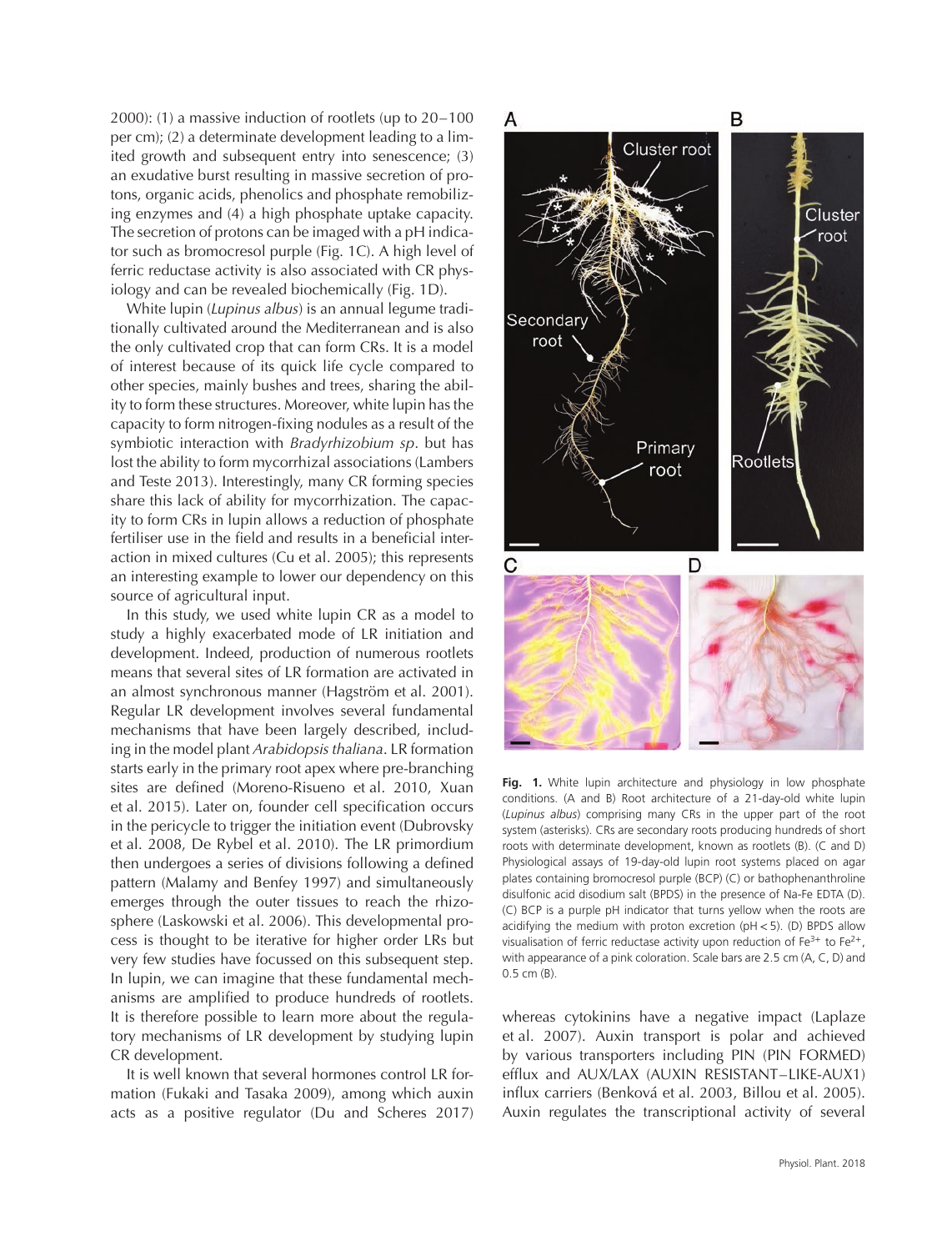genes through the action of the SCFTIR/AFB complex, which comprises TIR1 auxin receptor (F-box protein) (Dharmasiri et al. 2005, Kepinski and Leyser 2005) and a SCF (SKP-Cullin F-box) type ubiquitin E3 ligase. Together with the Aux/IAA repressor, they form the auxin receptor complex. In the presence of the ligand, the complex tags Aux/IAA for degradation, therefore releasing the auxin response factor (ARF) proteins. ARF proteins are known to regulate (activate or repress) transcription by binding to specific auxin response elements (AuxREs) in the target gene promoter (Ulmasov et al. 1997, Ulmasov et al. 1999). In fact, the establishment of a meristem is always accompanied by the establishment of an auxin maximum (Benková et al. 2003). Such auxin gradient has not yet been described in white lupin rootlets. Previous studies reported the accumulation of auxin in lupin roots as a response to low phosphate conditions (Meng et al. 2013). Accordingly, exogenous auxin treatments favour the formation of numerous roots but whether they are CRs has not been formally demonstrated (Meng et al. 2013). The expression of various auxin-related genes (transport, synthesis) has been reported but no detailed expression patterns have been shown (Wang et al. 2014, Wang et al. 2015). Given the determinate nature of rootlet meristems, the establishment of an auxin gradient may be transitory or not even happen.

In this study, we focussed on rootlet development because it represents an optimal model for LR development for two major reasons: (1) rootlets are massively and synchronously induced in phosphate starvation conditions and (2) rootlets have a determinate development. We achieved a histological description of rootlet development during CR formation in white lupin to describe the early cellular division events. We demonstrated the establishment of an auxin gradient during rootlet primordia formation by studying the *DR5:GUS* marker in white lupin. We set up a time course sampling approach to dissect auxin-related gene expression and focussed on two genes. Cloning *L. albus TRANSPORT INHIBITOR RESPONSE 1b* (*LaTIR1b*) and *L. albus AUXIN RESPONSE FACTOR 5* (*LaARF5*) promoters allowed us to determine their expression pattern during rootlet development and to validate an important role of auxin during this process.

### **Materials and methods**

#### **Plant materials and growth conditions**

Seeds of white lupin (*L. albus* cultivar Amiga obtained from Florimond Desprez, France) were used in all experiments. Seeds were germinated on vermiculite substrate for 4 days. Seedlings were cultivated in growth chambers under controlled conditions (16 h light/8 h

dark, 25∘C day/20∘C night, 65% relative humidity and PAR intensity 200  $\mu$ mol m<sup>-2</sup> s<sup>-1</sup>). After germination, four seedlings were transferred to 1.6-l pots. The hydroponic solution was modified from (Abdolzadeh et al. 2010) without phosphate, according to the following composition:  $MgSO_4$  54 μM;  $Ca(NO_3)$ , 400 μM;  $K_2SO_4$  200 μM; Na-Fe-EDTA 10 μM;  $H_3BO_3$  2.4 μM;  $MnSO_4$  0.24 μM;  $ZnSO_4$  0.1 μM;  $CuSO_4$  0.018 μM and  $\text{Na}_2\text{MoO}_4$  0.03  $\mu$ M. The nutrient solution was continuously aerated and was renewed every 7 days.

#### **CR physiological assays**

For all functional assays, the roots of 3-week-old plants were thoroughly washed in ultra pure water, and carefully pressed on agar sheets to avoid damaging the roots and covered with a transparent film. For visualisation of protons excretion, agar sheets contained: 0.8% agar (w/v), 0.005% bromocresol purple buffered with Tris–HCl 1 mM pH 6, 2 mM  $K_2SO_4$  and 1 mM CaSO<sub>4</sub>. For visualisation of ferric reductase activity, agar sheets were prepared as follows: 0.8% agar (w/v), 100 μM Na-Fe-EDTA, 300 μM bathophenanthroline disulfonic acid and 1 mM  $K<sub>2</sub>SO<sub>4</sub>$ . Agar plates were allowed to set at room temperature for 6 h in the dark.

#### **Low coverage genome sequencing**

To generate a genomic dataset of white lupin, DNA from leaf tissue was extracted using Qiagen Genomic-tip 100 according to the manufacturer's protocol (Qiagen, Hilden, Germany). The integrity and quality of total DNA were checked using NanoDrop 1000 Spectrophotometer (Thermo Fisher, Waltham, MA) and formaldehyde agarose gel electrophoresis, and DNA was quantified using a Qubit fluorometer (Promega, Madison, WI). Short-reads sequencing (150 bp) was performed using the Illumina Hiseq 3000 platform at GenoToul (Toulouse, France), generating 79 424 562 reads. Quality assessment and trimming of the reads were performed with FastQC [\(http://www.bioinformatics.babraham.ac.uk/](http://www.bioinformatics.babraham.ac.uk/projects/fastqc) [projects/fastqc\)](http://www.bioinformatics.babraham.ac.uk/projects/fastqc) and the FASTX-Toolkit [\(http://hannonlab](http://hannonlab.cshl.edu/fastx_toolkit/index.html) [.cshl.edu/fastx\\_toolkit/index.html\)](http://hannonlab.cshl.edu/fastx_toolkit/index.html), respectively.

#### **In silico genome walking**

In order to identify the promoter sequences of *LaTIR1b* (LAGI02\_15246) and *LaARF5* (LAGI02\_2355) whose cDNA were obtained from the white lupin gene index (LAGI02) previously published (Secco et al. 2014), we set up a technique that we named in silico genome walking (ISGW). ISGW is achieved in two steps: (1) the Illumina reads are mapped against a cDNA sequence from the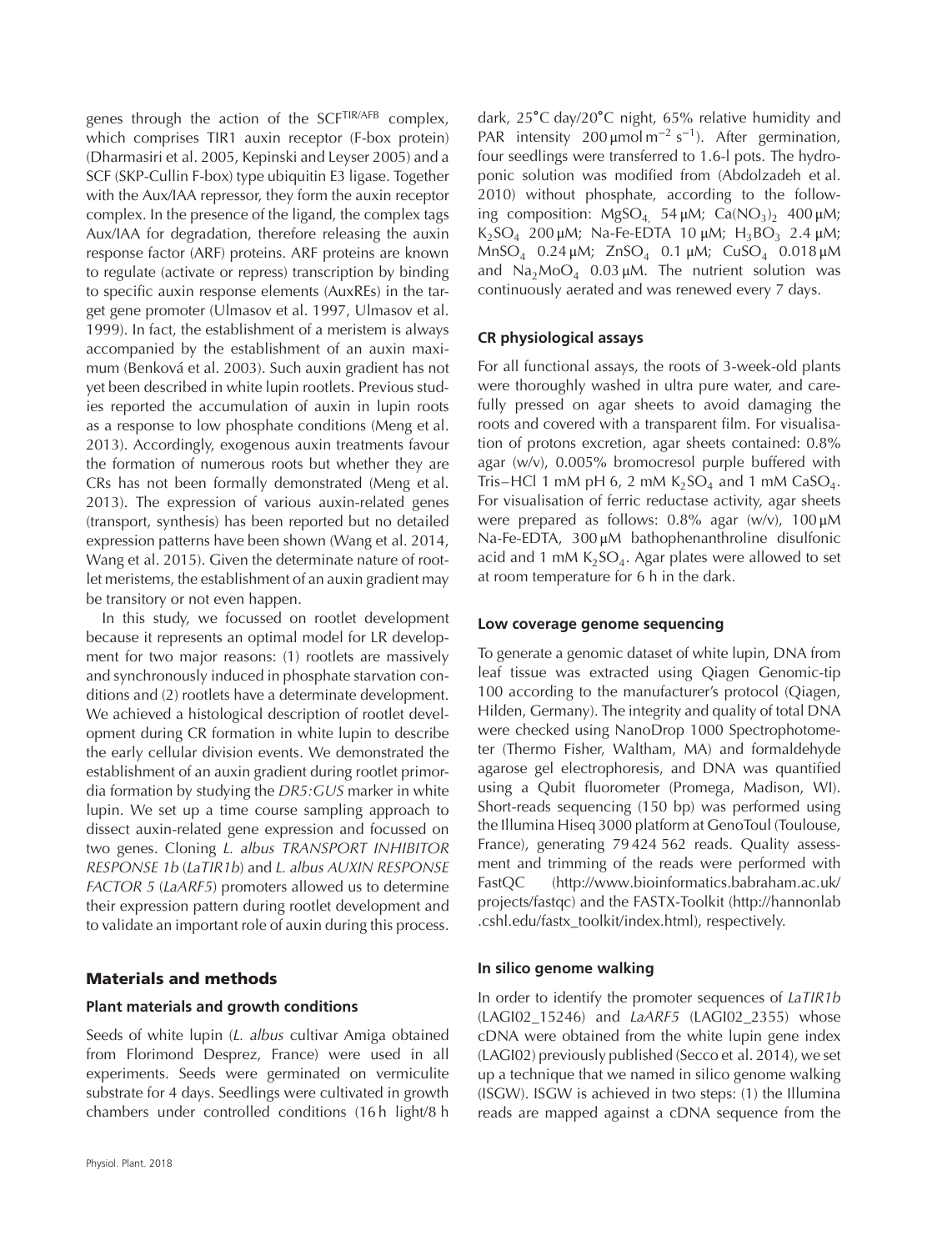gene of interest (reference sequence) using BBmap v. 37.41 [\(https://sourceforge.net/projects/bbmap/\)](https://sourceforge.net/projects/bbmap) and (2) all mapping reads are assembled into a slightly larger contig using CAP3 (Huang and Madan 1999). The process is repeated by using the larger contig as a reference for a next round of assembly, therefore initiating the genome walking process (both ways). ISGW was performed until we obtained contigs containing 1000 bp upstream of the ATG start codon. This sequence information was then used to clone the promoter by PCR amplification.

## **Molecular cloning**

The primers for *pLaTIR1b* (F-5'-TCATTTCCAAACTTATAA GTGG-3′ ; R-5′ -GGTCGTTGATTCACTGATGAAACG-3′ ) and *pLaARF5* (F-5′ -GATCCTTTTAGAGAGTTGG-3′ ; R-5′ -GCAACACCATCAAATTCAATAAG-3′ ) were designed using Primer3Plus (Untergasser et al. 2012). They were used to amplify a total of 986 and 898 bp upstream of the start codon of *LaTIR1b* and *LaARF5*, respectively, from white lupin genomic DNA with the addition of the attb1 (5′ -GGGGCCAAGTTTGTACA AAAAAGCAGGCT-3′ ) and attb2 (5′ -CCCCCCACTTTGT ACAAGAAAGCTGGGT-3′ ) adapters. Amplified fragments were subsequently cloned into the pDONR221 by Gateway reaction (Thermo Fisher). The promoters were then cloned into the binary plasmid pKGW-FS7 (Karimi et al. 2002) containing a green fluorescent protein - glucuronidase (GFP-GUS) fusion by Gateway cloning.

# **Bacterial strain**

*Agrobacterium rhizogenes*strain *ARquaI* was used to perform 'hairy root' transformation of white lupin. Bacteria were transformed with the binary plasmid by electroporation and confirmed by PCR and sequencing. LB agar plates (agar 0.8%) added with acetosyringone 100 μM were inoculated with 200 μl of liquid bacteria culture and incubated at 28∘C for 24 h to get a bacterial lawn. Bacterial lawn was used for white lupin seedling transformation.

# **Hairy root transformation of white lupin**

White lupin seedlings were transformed following protocol previously described (Uhde-Stone et al. 2005). White lupin seeds were surface sterilised by four washes in osmosed water, 30 min sterilisation in bleach (Halonet 20%, Proquimia, Barcelona, Spain) and washed six times in sterile water. Seeds were germinated in the dark in water. After germination, radicles of 1 cm were

cut over 0.5 cm with a sterile scalpel. The radicles were inoculated with the *A. rhizogenes* culture. Fifteen inoculated seedlings were placed on square agar plates  $(0.7\%$  agar in  $1\times$  Hoagland solution) containing 15 μg ml<sup>−</sup><sup>1</sup> kanamycin. Plates were placed vertically in growth chambers (Fitotron, Weiss Technik, Eragny, France) in controlled conditions: 18 h light/6 h dark, at 25∘C, 60% relative humidity with a PAR intensity of about 130 µmol m<sup>-2</sup> s<sup>-1</sup>. Seedlings were transferred to fresh plates every 7 days for 3 weeks after germination. Timentin (150  $\mu$ g ml<sup>-1</sup>) was added to the agar medium after 1 week on plates to limit bacterial growth. Plants growing 'hairy roots' were transferred after 3 weeks in 1.6-l pot containing nutrient solution with 15  $\mu$ g ml<sup>-1</sup> timentin. Nutrient medium was renewed each week. After 7 days in hydroponic conditions, CRs were sampled on 'hairy root' plants. Each root represents an independent transformation event and we observed n=89 roots from *DR5:GUS* plants, n=47 roots from *pTIR1b:GUS* plants and n=26 roots from *pARF5:GUS* plants.

# **Histochemical analysis**

Histochemical staining of  $\beta$ -glucuronidase was performed on CRs from 'hairy root' plants. Samples were incubated in a phosphate buffer containing 1 mg m $l^{-1}$ X-Gluc as a substrate (X-Gluc 0.1%; phosphate buffer 50 mM, pH 7, potassium ferricyanide 2 mM, potassium ferrocyanide 2 mM, Triton X-100 0.05%). Coloration was performed as follows: 2 h incubations for *pDR5:GUS*, 30 min incubation for *pLaTIR1b:GFP-GUS* or 2.5 h for *pLaARF5:GFP-GUS*. Tissues were fixed in a 2% formaldehyde/1% glutaraldehyde/1% caffeine solution in a phosphate buffer at pH 7. Tissues were fixed for 2.5 h under shaking at room temperature and then 1.5 h at 4∘C.

## **Microscopic analysis**

For thin section, roots were dehydrated in successive ethanol solutions with increased concentrations: 50% (30 min), 70% (30 min), 90% (1 h), 95% (1 h), 100% (1 h) and 100% (overnight). Samples were impregnated with 50% pure ethanol and 50% resin (v/v), then in 100% resin. CRs were embedded in Technovit 7100 resin (Heraeus Kulzer, Wehrheim, Germany) according to the manufacturer's recommendations. For thick sections of 80 μm, CRs were embedded in agarose 4% (m/v) and cut with a vibratome (Microcut H1200, Bio Rad, Hercules, CA). The whole mount root tissues were cleared with 0.1% ClearSee (Kurihara et al. 2015) in phosphate buffer saline (PBS) 1X solution and mounted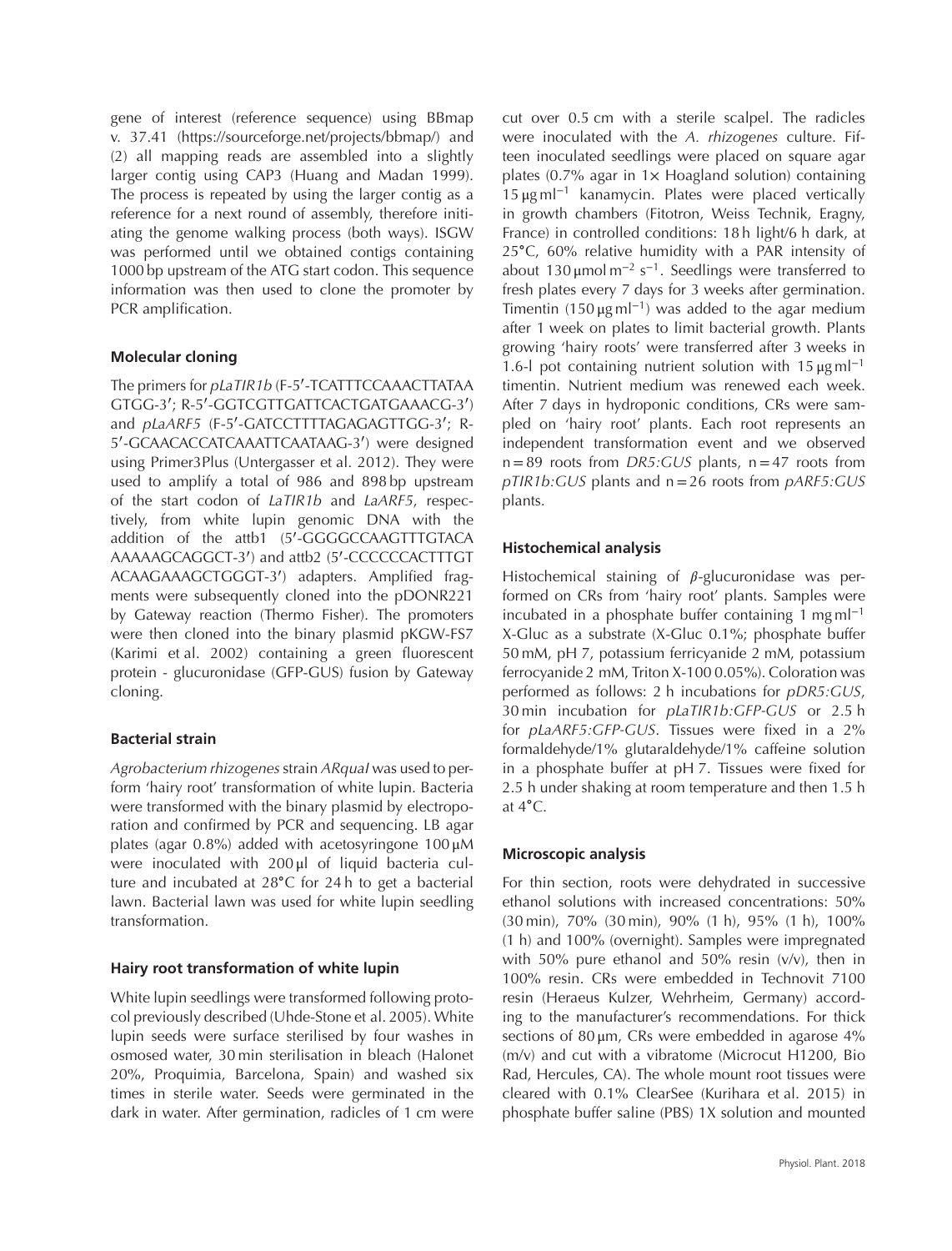on slides in water. Thin sections of 6 μm were produced using a microtome (RM2165, Leica Microsystems, Wetzlar, Germany). They were counterstained for 5 min either with 0.05% toluidine blue or with 0.1% ruthenium red in a phosphate buffer (pH 7.4). All sections were observed with a colour camera on Olympus BX61 epifluorescence microscope (Tokyo, Japan) with Camera ProgRes®C5 Jenoptik and controlled by ProgRes Capture software (Jenoptik, Jena, Germany).

## **Expression analysis**

A total of eight CRs coming from four independently grown plants were sampled 7 days after germination every 12 h. Total RNA from these samples was extracted using the Direct-zol RNA MiniPrep kit (Zymo Research, Irvine, CA) according to the manufacturer's recommendations. RNA concentration was measured on a NanoDrop (ND1000) spectrophotometer. Poly(dT) cDNA were prepared from 1.5 μg total RNA using the revertaid First Strand cDNA Synthesis (Thermo Fisher). Gene expression was measured by quantitative Real Time - Polymerase Chain Reaction (qRT-PCR) (LightCycler 480, Roche Diagnostics, Basel, Switzerland) using the SYBR Premix Ex Taq (Tli RNaseH, Takara, Clontech, Mountain View, CA) in 384-well plates (Dutscher, Brumath, France). Target quantifications were performed with specific primer pairs designed using Universal Probe Library software (Roche Diagnostics, Basel, Switzerland). The two primer pairs used in the parallel PCR reaction were: LaTIR1b F-5'-AACCTACTACGTTGGTGTCCT CA-3′ and *LaTIR1b* R-5′ -CTCTGTCGAGCAGACTCCTG T-3′ ; *LaARF5* F-5′ -GACGATGAAAATGACATGATGC-3′ and *LaARF5* R-5'-AATAATACAGAATTCCGGCCATC-3'. Expression level was normalised to *LaUBIQUTIN* (*LaUBQ*). The primer pairs used were *LaUBQ* F-5′ -ATGTCAAAGCCAAGATCCAAG-3′ and R-5′ -GAA CCTTCCCAGAATCATCAA-3′ (Meng et al. 2012). All qRT-PCR experiments were performed in technical quadruplicates and the values presented represent means ± SD. Relative gene expression levels were calculated according to the ΔΔCt method (Livak and Schmittgen 2001). All experiments were performed as four biological replicates.

# **Results**

## **Characterisation of rootlet primordium development in white lupin**

If the cellular events leading to the formation of LRs have been well described (Malamy and Benfey 1997, Casimiro et al. 2003, Péret et al. 2009, Von Wangenheim

et al. 2016), especially in the model plant *A. thaliana*, little information is available about the contribution of root tissues to CR development, especially in white lupin. To describe CR development, our aim was first to provide a tissular description of rootlet primordia development. To achieve this objective, we generated thin cross sections of 14-day-old CRs that were subsequently stained with toluidine blue to reveal the cell layers. Lupin roots comprise only one layer of pericycle, endodermis and epidermis as well as five to six layers of cortical cells (Fig. 2A, B). Observation of these thin sections by photonic microscopy allowed the observation of the early cellular events throughout the course of rootlet development. By analogy with LR development in the model plant Arabidopsis, we defined eight developmental stages from initiation (stage I) to emergence (stage VIII), as shown in Fig. 2 and described below.

On the cross sections, the earliest visible event of rootlet formation corresponded to a periclinal division in the pericycle close to a protoxylem pole (stage Ia, Fig. 2C, black arrow). This division was followed by a second periclinal division in the pericycle cells (stage Ib, Fig. 2D, black arrows). At stage II, it seemed that pericycle cells continued to divide periclinally as more cell walls were observed in these cells. These divisions gave birth to two pericycle layers: P1 and P2. Approximately at the same moment, periclinal divisions were also observed in the endodermis tissue, overlaying the pericycle cells (stage II, Fig. 2E, black arrow). As a consequence, we observed a rootlet primordium with four layers (P1, P2, E1 and E2) that was about ten cells in length (stage II, Fig. 2E). A first radial division was also seen in the pericycle at the lateral primordium boundary (stage II, Fig. 2E, purple arrow). The following stage was characterised by further periclinal divisions in the pericycle and endodermis tissues (stage III, Fig. 2F, purple arrows). Cell divisions in the next following stages became more and more difficult to characterise as the primordium was increasing both in length and width. Numerous cells continued to divide, giving progressively birth to a typical dome shaped primordium. At stage IV, rootlet primordium development coincided with intensive cell divisions happening between the xylem pole and the P1 pericycle tissue in the procambial tissue (stage IV, Fig. 2G, black arrow). A radial division was seen in the overlaying cortical tissue, suggesting a possible role of cortex tissue in rootlet primordium development (stage IV, Fig. 2G, purple arrow). Stage V of rootlet primordium development coincided with further divisions in the procambial tissue and at the apex of rootlet primordium (stage V, Fig. 2H, black arrow). Lens-shaped cells also appeared at the edges of rootlet primordium (stage V, Fig. 2H,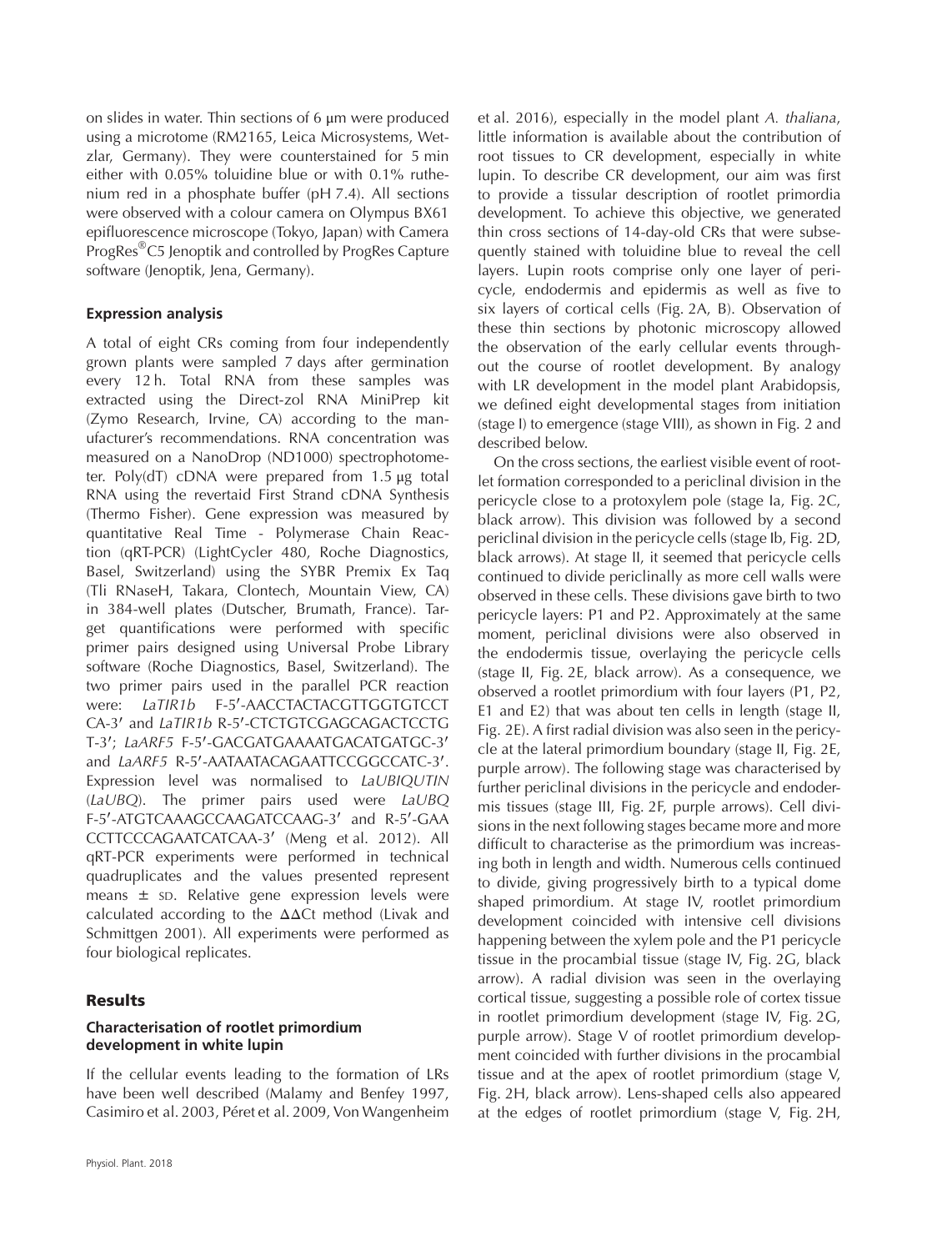

**Fig. 2.** Rootlet primordium development during CR formation in white lupin. Radial cellular organisation of white lupin CR (A) drawn from a thin cross section of CR from 24-day-old P-deficient plants (B). Xylem vessel elements are stained in blue and non-lignified cells walls are stained in purple by toluidine blue. (C) A first periclinal division is seen in the pericycle at stage Ia. (D) A second cell is dividing in the pericycle (stage Ib). (E) Periclinal divisions are occurring in the endodermis (stage II). (F) Numerous anticlinal divisions are seen in the pericycle and endodermis tissues (stage III). (G) More cell divisions in the pericycle and endodermis give rise to a dome-shaped rootlet primordium that is about to cross cortex and several cells are dividing at the base of the primordium between the pericycle and protoxylem pole (stage IV). (H) Cells are proliferating at the base and the apex of the primordium (stage V). (I) Primordium has crossed half of the cortex and some elongated cells are appearing in the centre of the primordium (stage VI). (J) The rootlet primordium is made of numerous cells and is about to reach the epidermis of the secondary root. Note the deformation of the cortex occurring when rootlet is about to emerge (stage VII). (K) The new primordium is crossing the epidermal layer and reaching the rhizosphere (stage VIII). p, pericycle; e, endodermis; c, cortex; xv, xylem vessels. Scale bars are 50 μm.

purple arrows). In the next stage of rootlet development, stage VI, rootlet primordium had crossed half of the main CR and was much larger. This progression through the outer tissues caused the surrounding cortical cells to be distorted and displaced (stage VI, Fig. 2I). At this stage, elongated cells could be observed in the centre of the rootlet primordium, reminiscent of vascular elements (stage VI, Fig. 2I, black arrows). A core of cells at the apex gave rise to a croissant-shaped structure that looks like a typical root cap at the tip of the rootlet primordium (stage VI, Fig. 2I). From this stage onwards, new cell divisions were really difficult to characterise due to the high number of cells and their small volume. At stage VII, the primordium was crossing the last layers of cortical cells of the main CR and was about to emerge in the surrounding rhizosphere. At this stage, an important number of elongated cells were visible in the centre of the rootlet primordium and seemingly connected to the vasculature of the main CR (stage VII, Fig. 2J, black arrow). Primordia grew from 70 μm in width and 115  $\mu$ m in length at stage IV (Fig. 2G) to 180  $\mu$ m in width

and 220 μm in length at stage VIII (Fig. 2K). When the rootlet was about to emerge, the primordium was more than four times longer than Arabidopsis LR primordium, which is typically about  $50 \mu m$  in length. In the last step, stage VIII, the new formed rootlet was crossing the epidermis and emerging (stage VIII, Fig. 2K).

## **Establishment of an auxin gradient during rootlet morphogenesis**

The major role of auxin during LR development has been described into great detail (Lavenus et al. 2013), notably with the help of the synthetic auxin reporter DR5 (Ulmasov et al. 1997). We generated white lupin composite transgenic 'hairy root' plants expressing the DR5 reporter fused to the ß-glucuronidase gene. Our first goal was to determine whether the 'hairy root' system is suitable to observe auxin-related developmental mechanisms and subsequently to determine whether an auxin gradient is established during rootlet organogenesis. In white lupin, the DR5 marker, an artificial promoter made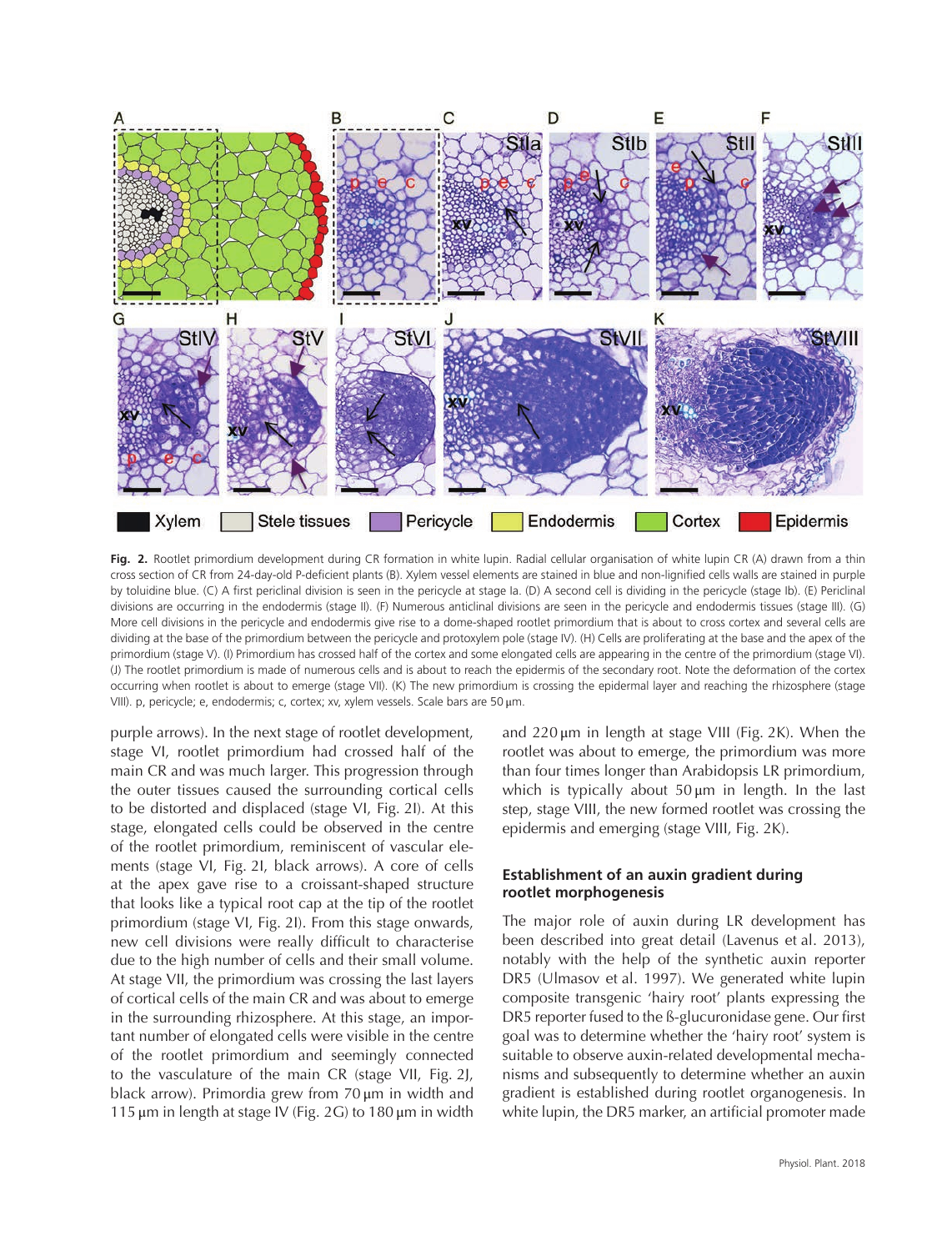

**Fig. 3.** Establishment of an auxin gradient during CR and rootlet development. (A–I) *DR5:GUS* pattern of expression in lupin 'hairy root' seedlings grown on low-phosphate medium. (A) Fully mature whole CR. (B–E) *DR5:GUS* expression was observed on thick longitudinal sections (80 μm) at stage I (B), stage IV (C), stage VI (D) and stage VII (E). (F–I) *DR5:GUS* expression was also observed on thin cross sections (6  $\mu$ m) in the juvenile region of the CR counterstained with ruthenium red at corresponding stages: stage I (F), stage IV (G), stage VI (H) and stage VII (I). p, pericycle; e, endodermis; c, cortex; xv, xylem vessels. Scale bars are 100 μm.

of seven tandem repeats of an auxin responsive element isolated from soybean (*Glycine max*), showed a strong conserved pattern compared to other species. Indeed, DR5 expression was seen in the CR tip and vasculature (Fig. 3A and Fig. S1A in File S3, Supporting Information). In rootlet primordium, GUS activity was observed at stage I of development (Fig. 3B), in one of the first dividing cells, close to the protoxylem pole. At stage IV, when divisions give rise to a dome-shaped primordium, GUS activity was observed in a few cells at its tip (Fig. 3C). From this stage onwards, a strong DR5 response builds up in the primordium apex (Fig. 3C–E, G–I). After emergence, strong GUS activity was detected in the root cap whereas the zone above the rootlet tip was displaying a weak GUS activity (Fig. S1B–D in File S3). Expression in the vasculature was observed in mature rootlets (Fig. S1C, D in File S3). Our observations of the *DR5:GUS* reporter suggest that an auxin gradient is established during rootlet initiation up to their emergence and maintained during their later development.

## **Time course analysis of key auxin signalling genes during rootlet development**

In order to identify key auxin signalling genes potentially involved in rootlet development, we performed in silico analysis of the available transcriptomic data in white

lupin (Secco et al. 2014). In that study, transcriptomic data were produced from three parts of CRs (tip of CR, physiologically immature CR and mature CR) as well as two parts of regular LRs (tip of the LR and mature LR). We identified several auxin-related genes in this dataset encompassing *ARFs*, *Aux/IAAs*, *TIRs*, *PINs*, *AUX-LAXs* and we shortlisted eight genes (Table S1 in File S3) that showed consistent results with BLAST (i.e. for which the cDNA sequence matched the expected orthologous sequences from other species and showed a similar overall gene structure) and for which we managed to amplify fragments by qPCR.

The available transcriptomic dataset (Secco et al. 2014) study represents an important tool for cDNA discovery but we wanted to study gene expression level with a higher resolution than the existing data. Therefore, we developed a sampling method to describe rootlet development along a time course. Our analysis of white lupin root system allowed us to locate the first cluster of rootlets on the CR and perform a temporal sampling covering the different phases of rootlet emergence. We measured the distance to primary root that we defined as the distance between the primary root and the first cluster of rootlets (Fig. S2A in File S3). We sampled 1 cm of CR at a distance of 1 cm from the primary root from 7 days after germination every 12 h for 5 days, therefore we were able to cover the entire rootlet developmental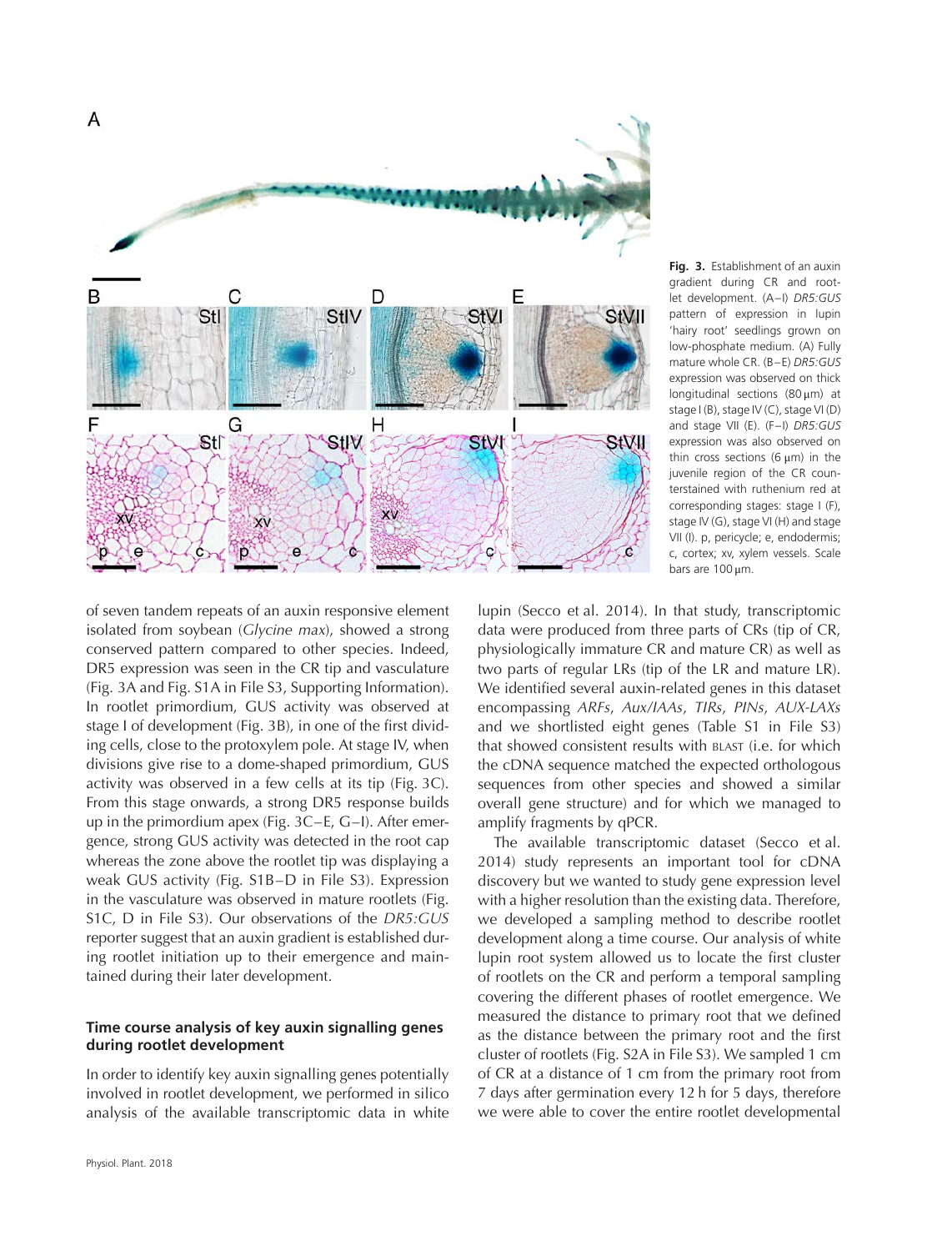

**Fig. 4.** Relative expression levels of *LaTIR1b* and *LaARF5* during rootlet development. Expression levels of *LaTIR1b* (A) and *LaARF5* (B) are relative to the first time point (0 h) and normalised to *LaUBQ*. Data are mean  $\pm$  sp of eight CRs coming from four lupin plants ( $n=8$ ) with four technical replicates each. Four biological replicates are shown in different colours. (C) 1 cm CR samples collected 1 cm away from the primary root every 12 h were used to assess transcript level during CR development. Scale bar is 0.25 cm.

process. Indeed, 55% of CRs initiate at 1 or 1.5 cm from the primary root and the sampled zone therefore comprises 77% of the produced rootlets (Fig. S3B in File S3). Samples were collected for total RNA extraction and subsequent qRT-PCR analysis (Fig. 4A, B) and imaging (Fig. 4C). We observed that rootlet initiation occurred at 12 h after the first sampling (has) and that rootlet emergence occurred at 72 has (Fig. 4C).

Expression analysis of the eight auxin-related genes showed various overall behaviours during rootlet development (Fig. 4 and Fig. S3 in File S3). Some genes did not show a clear induction or repression response but varied along the time course such as *LaTIR1a* and *LaARF14b*. Others showed a general repression such as *LaARF5*, *LaIAA28* and *LaARF14a* (although for this gene one biological replicate strongly differs from the other three). Two genes showed a peak of induction at around 72 has, such as *LaPIN1* or *LaLAX3,* but not all biological replicates showed matching patterns. Interestingly, *LaTIR1b* showed a general induction during the time course. We decided to focus our attention on two genes:

La*TIR1b* and *LaARF5* as shown in Fig. 4A, B. *TIR1* codes for a protein that is part of the SCF/TIR complex, which promotes Aux/IAA protein degradation when auxin is present; and *ARF5* is known to play a role in the very early stages of LR development ensuring the identity of the founder cells (De Smet et al. 2010). Interestingly, *LaTIR1b* is slightly induced during our time course with a peak of expression at 72 has (Fig. 4A). This coincides with the emergence stage. On the opposite, *LaARF5* is repressed during rootlet formation (Fig. 4B), which may suggest a negative control by auxin accumulation in the rootlet primordium.

#### *LaTIR1b* **and** *LaARF5* **expressions are altered during rootlet development**

We aligned the cDNA-deduced protein sequence of *LaTIR1b* and *LaARF5* with their orthologous genes from *A. thaliana* and generated phylogenetic trees (Fig. 5A and Fig. S4 in File S3). LaTIR1b appeared to be the closest orthologue of AtTIR1 with 77% identity at the entire protein level, suggesting that the automatic annotation was fairly accurate (Fig. 5A). However, LaARF5 groups in a branch that contains three close orthologues: AtARF11, AtARF18 and AtARF9. LaARF5 highest identity level is with AtARF11 at 70% whereas its shares only 50% identity with AtARF5 suggesting that this gene annotation is not very accurate (Fig. S4 in File S3). Furthermore, LaARF5 is predicted to act as a repressor-like AtARF11 and not as an activator-like AtARF5.

To characterise the expression pattern of these two genes, we used an ISGW approach to identify the promoter regions of *LaTIR1b* and *LaARF5* (see the Section 2). These promoters were amplified from genomic DNA and subsequently cloned and sequenced to validate their nucleotide sequence. We then analysed the promoter region of the two genes using the SOGO database (Higo et al. 1999), which revealed numerous potential binding sites for various transcription factors among which some are hormone related (Table S2 in File S3) and thus potentially important in the context of rootlet development. The position of these binding sites in the promoter of each gene is indicated in Figs 5B and 6A. The promoters of *LaTIR1b* (Fig. 5B) and *LaARF5* (Fig. 6A) contain a canonical AuxRE that is known to be a target site for ARF transcription factors. They also contain several Arabidopsis response regulator sites that are present in the promoter of cytokinin-induced genes (three for *LaTIR1b* and four for *LaARF5*). The promoter of *LaARF5* contains a gibberellin-related binding site and two sites found in small auxin upregulated RNA genes, these sites were not found in the promoter of *LaTIR1b*.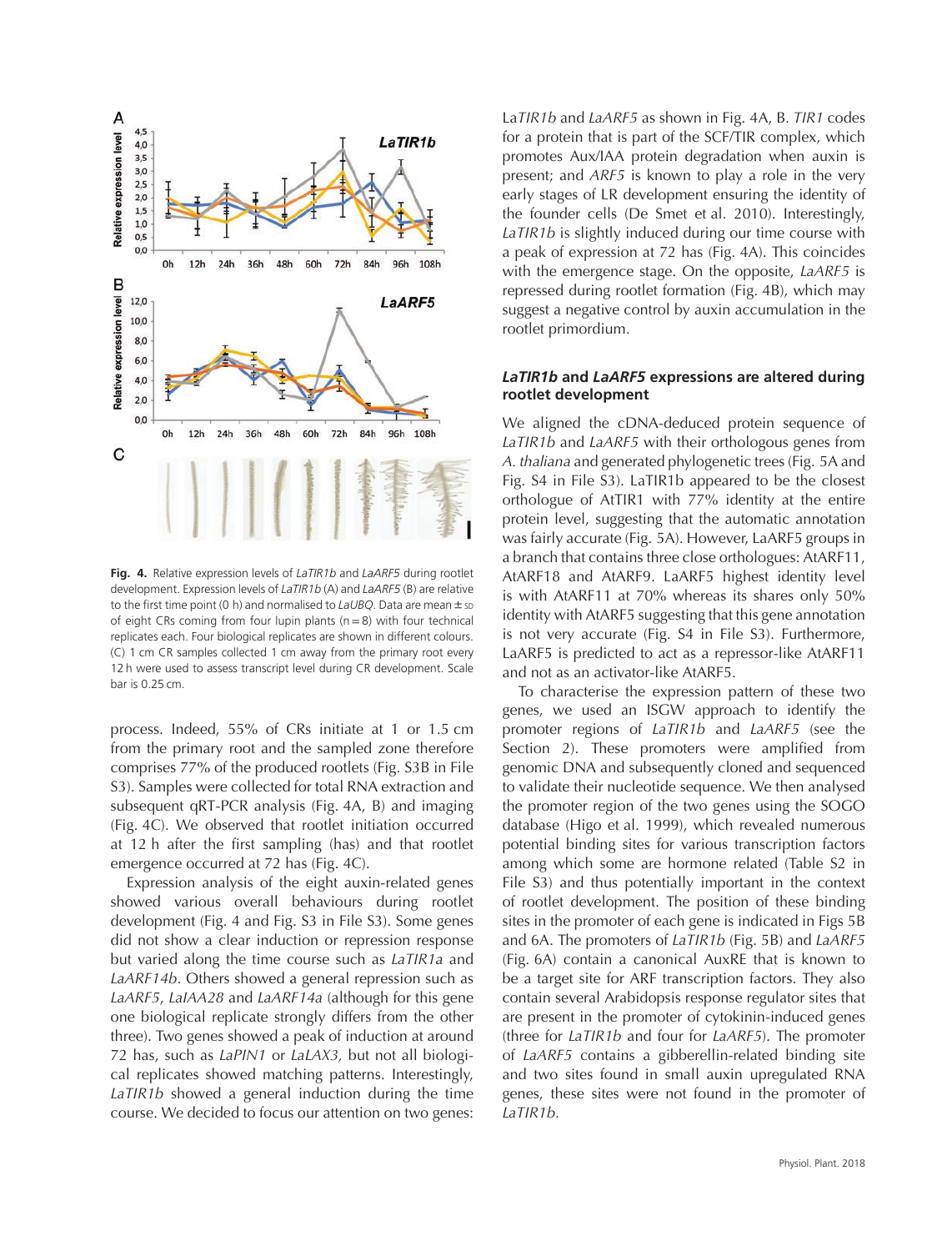

**Fig. 5.** Genetic study and expression pattern of *LaTIR1b,* a lupin orthologue of Arabidopsis *TIR1*. (A) Neighbour joining tree showing relationship of *LaTIR1b* with *AtTIR/AFB* from *Arabidopsis thaliana*. *LaTIR1b* gene structure seems to be closely related to *AtTIR1*. The bootstrap consensus tree was inferred from 500 replicates. Branches corresponding to partitions reproduced in less than 50% bootstrap replicates were collapsed. (B) Gene structure of *LaTIR1b*. Hormone-related *cis*-acting regulatory elements, exons, introns and position of 5′ UTR and 3′ UTR are shown (graph to scale). (C–K) Expression pattern of *pLaTIR1b:GUS* in 4-week-old plants grown in low phosphate conditions. GUS activity was found in developing primordia of rootlets at stage III (C), stage VI (D), stage VII (E), stage VIII (F) and appeared homogeneous along the cluster at early (G) and late stages (H) of rootlet formation. Later on, expression showed a clear gradient with stronger activity at the rootlet tip at three stages of rootlet development: young rootlets (I), middle-aged rootlets (J) and old rootlets (K). Scale bars are 100  $\mu$ m (C–F) and 0.5 mm (G–K).

In order to further characterise the expression pattern governed by these promoters, we fused them to the ß-glucuronidase coding region to create *pLaTIR1b:GUS* and *pLaARF5:GUS* expression vectors. These vectors were transfected into *A. rhizogenes* and used to genetically transform white lupin plants by 'hairy root' (Uhde-Stone et al. 2005). We examined *pLaTIR1b:GUS* expression during the development of rootlets. In developing primordia, *pLaTIR1b* was first expressed at stage III (Fig. 5C) and a slight expression gradient was visible at the apex primordia in the following developmental stages (Fig. 5D–F). In the rootlet, a very strong gradient of expression was observed in young and middle-aged rootlets (Fig. 5G–J) and a maximum of expression remained in the rootlet tip, corresponding to the meristem and elongation zone (Fig. 5I, J). In the rootlet,

*LaTIR1b* was expressed in the vasculature throughout their lifetime and expression at the rootlet tip faded away in older rootlets (Fig. 5K).

We also examined *pLaARF5:GUS* expression during rootlet development. Our analysis revealed that p*LaARF5* is expressed in the CR vasculature but its expression is absent from the rootlet primordium. No GUS coloration was found from early stage up to after emergence (Fig. 6B–E). Furthermore, *pLaARF5:GUS* expression in the surrounding tissues weakened during the growth of the rootlet primordium (Fig. 6F, G), which is consistent with the global repression of *LaARF5* found in our qRT-PCR analysis (Fig. 4B). At later rootlet development, expression in the vasculature could be detected, mimicking the expression profile in the CR (Fig. 6J).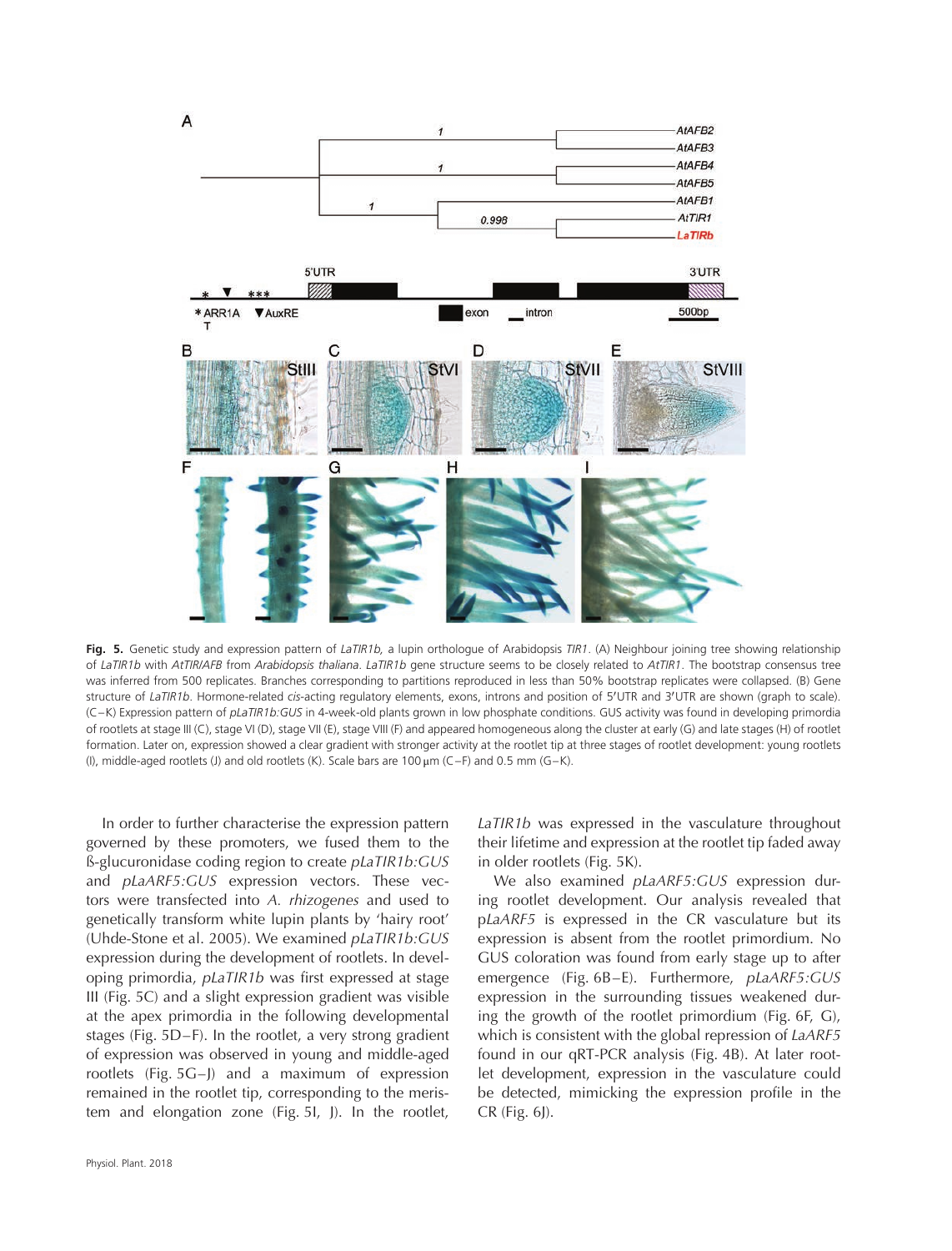

**Fig. 6.** Genetic study and expression pattern of *LaARF5,* a lupin orthologue of *Arabidopsis thaliana ARF11*. (A) Gene structure of *LaARF5*. Hormone-related *cis*-acting regulatory elements (as defined in Table S2 in File S3), exons, introns and position of 5′ UTR and 3′ UTR are shown (graph to scale). (B– J) Expression pattern of *pLaARF5:GUS* in 4-week-old plants grown in low phosphate conditions. GUS activity was absent in developing primordia of rootlets at stage III (B), stage V (C), stage VI (D), stage VIII (E) and remained in the CR vasculature (F), absent from early (G) and late stages of rootlet emergence (H) and mature rootlet (I). Expression resumed in the vasculature in old rootlets (J). Scale bars are 100 μm (B–E) and 200 μm (F– J).

## **Discussion**

Previous work on white lupin CR has been largely focussed on its physiology because it is a very active organ with high levels of exudation involved in the root phosphate acquisition (Neumann 2000, Massonneau et al. 2001, Yan et al. 2002, Hocking and Jeffery 2004). In this study, we decided to focus on CR because of its atypical mode of development, corresponding to the production of numerous rootlets initiated in a synchronous manner and with a limited lifetime. Our approach has revealed that the early divisions of rootlets are very similar to what is observed in other species LR development, like the model plant Arabidopsis or even in legumes. Indeed, LR development in these species is initiated by divisions in the pericycle cells in front of the xylem poles (Dubrovsky et al. 2000), and this is the case for white lupin rootlets (Fig. 2). Cellular division in the endodermis and cortex are regularly observed in legume species – like *Medicago truncatula* (Herrbach et al. 2014) – but not in Arabidopsis, this may be linked with the presence of numerous cortical cell layers and

with the comparatively important size of the primordia. We provide here a detailed anatomical description of the various stages of rootlet development along the CR that will prove useful in the future to characterise mutants or genetically altered plants but also to deepen the study of the molecular mechanisms regulating CR development.

In parallel, we have set up an original sampling procedure that covers the entire development process, from the rootlet initiation to the rootlet senescence, and this system allows for the description of gene expression profiling during rootlet development, even if some discrepancies are observed probably due to plant to plant genetic variability. We focussed here on describing some auxin-related gene expressions and we identified two genes with contrasted expression profiles (Fig. 4). Further analysis of their expression pattern at the tissular level confirmed the induction and repression of *LaTIR1b* and *LaARF5,* respectively (Figs 5 and 6), and validated our time course sampling method. *LaARF5* was previously annotated based on RNAseq assembly in the absence of a reference genome for white lupin (Secco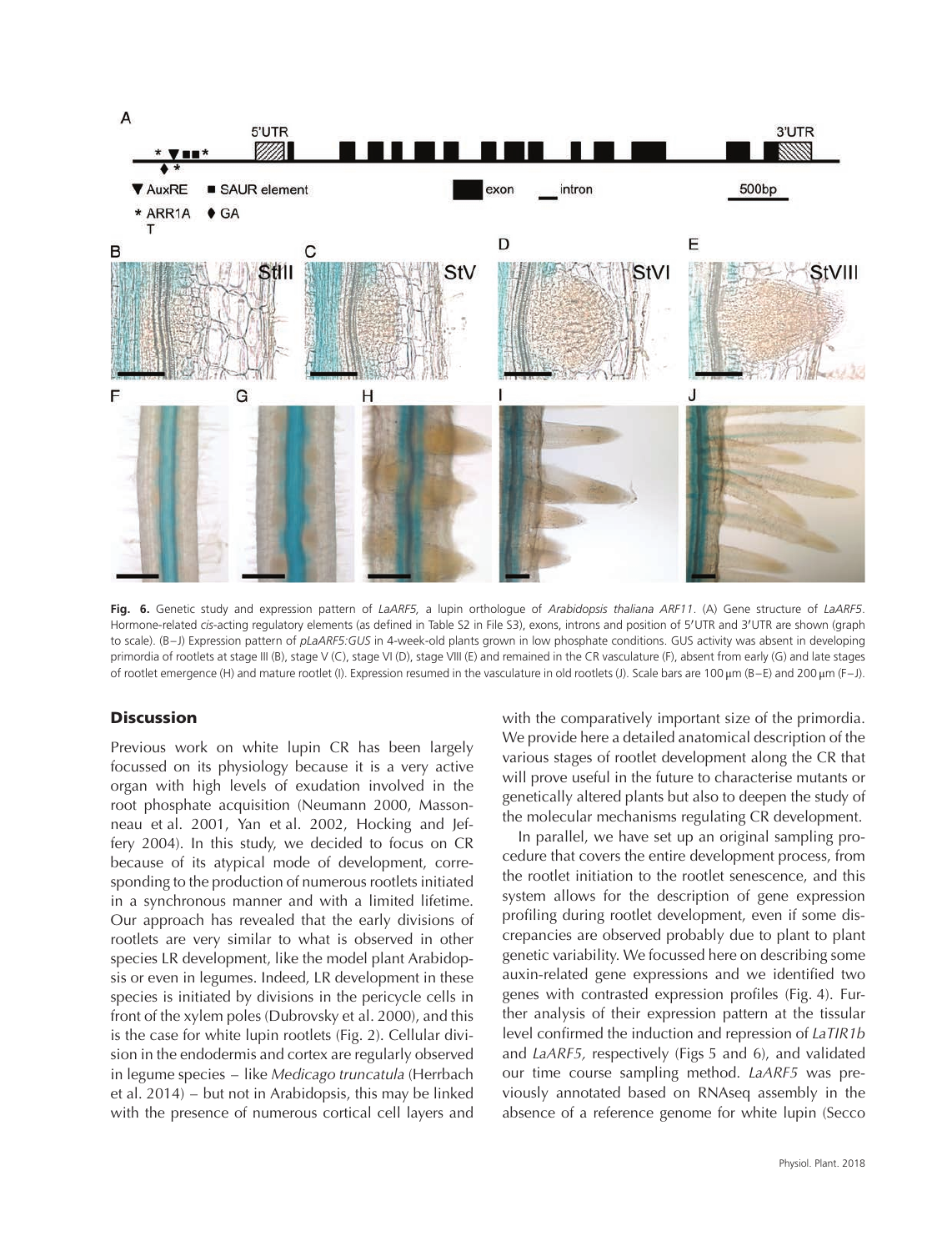et al. 2014). However, phylogeny analysis revealed that it is the closest orthologue to *AtARF11*. In accordance, *LaARF5* and *AtARF11* are both predicted to be repressor ARFs whereas *AtARF5* is an activator. Furthermore, *AtARF5/MONOPTEROS* is expressed in LR primordium from as early as stage I and up to emergence (De Smet et al. 2010, Ckurshumova et al. 2014) whereas *LaARF5* is not expressed in CR primordia (Fig. 6). Further work will be needed to understand how these two genes are regulated, including by hormonal signals, and how they fit in larger gene regulatory networks. Whole-genome transcriptional studies are an essential step to finely identify new genes regulating LR development and the CR model seems to be perfectly adapted to this strategy.

Another key feature of rootlet development is that they all enter into senescence simultaneously. In fact, rootlet meristems are determinate, meaning that they stop dividing and undergo full differentiation up to their tip (Watt and Evans 1999). This mode of growth is directly related to the function of the CR and to the chemical nature of phosphate. Indeed, inorganic phosphate is poorly mobile in the soil, therefore CRs are able to remobilise as much phosphate as possible and subsequently uptake it for the plant nutrition (Hinsinger et al. 2011). However, soil phosphate patches are quickly used up and new clusters are produced in a distant site to forage for more phosphate. As a result, CRs are ephemeral structures by nature due to rootlets determinacy. In laboratory conditions (hydroponic culture medium), we expose roots systems to a permanent and homogeneous lack of phosphate. In these conditions, rootlets are produced, grow to their mature length and then stop growing demonstrating that there is no need for a feedback from the medium to control their growth behaviour. This raises several important questions regarding the order of events leading to rootlet growth arrest: when does cell elongation and division stop? Is the determinacy of the meristem already established in the rootlet primordium? Does the primordium ever acquire a meristematic organisation? Does a maximum of auxin form in the rootlet meristem? Here, the use of the DR5 marker allowed us to confirm the establishment of such a maximum of auxin that seems to be maintained throughout the course of rootlet development up to its mature length (Fig. 3 and Fig. S1 in File S3). More work will be needed to describe precisely how rootlet determinacy is genetically controlled and if a mechanism similar to what is known about Arabidopsis primary root development can be described (Balzergue et al. 2017). In this regard, studying the establishment of a quiescent centre and its maintenance during rootlet growth could be of great interest.

With regards to root developmental adaptations, white lupin is a fantastic model to parallel with other models like Arabidopsis or *M. truncatula* for a better understanding of the mechanisms regulating the development of LRs but many genomic tools are still missing to conduct further analysis. We believe that future work will produce these tools and help understand how CR development is tightly controlled to produce such amazing structures.

*Acknowledgements –* This project has received funding from the European Research Council under the European Union's Horizon 2020 research and innovation program (Starting Grant Lupin Roots – grant agreement No 637420 to B. P.). C. G. is the recipient of a fellowship from GAIA doctoral school of Montpellier University. We acknowledge the help of the imaging facility MRI, member of the national infrastructure France-BioImaging supported by the French National Research Agency (ANR-10-INBS-04, «Investments for the future».

### **References**

- Abdolzadeh A, Wang X, Veneklaas EJ, Lambers H (2010) Effects of phosphorus supply on growth, phosphate concentration and cluster-root formation in three Lupinus species. Ann Bot 105: 365–374
- Balzergue C, Dartevelle T, Godon C, Laugier E, Meisrimler C, Teulon JM, Creff A, Bissler M, Brouchoud C, Hagège A, Müller J, Chiarenza S, Javot H, Becuwe-Linka N, David P, Péret B, Delannoy E, Thibaud MC, Armengaud J, Abel S, Pellequer JL, Nussaume L, Desnos T (2017) Low phosphate activates STOP1-ALMT1 to rapidly inhibit root cell elongation. Nat Commun 8: 15300
- Benková E, Michniewicz M, Sauer M, Teichmann T, Seifertová D, Jürgens G, Friml J (2003) Local, efflux-dependent auxin gradients as a common module for plant organ formation. Cell 115: 591–602
- Billou I, Xu J, Wildwater M, Willemsen V, Paponov I, Friml J, Heldstra R, Aida M, Palme K, Scheres B (2005) The PIN auxin efflux facilitator network controls growth and patterning in Arabidopsis roots. Nature 433: 39–44
- Casimiro I, Beeckman T, Graham N, Bhalerao R, Zhang H, Casero P, Sandberg G, Bennett MJ (2003) Dissecting Arabidopsis lateral root development. Trends Plant Sci 8: 165–171
- Ckurshumova W, Smirnova T, Marcos D, Zayed Y, Berleth T (2014) Irrepressible MONOPTEROS/ARF5 promotes de novo shoot formation. New Phytol 204: 556–566
- Cu STT, Hutson J, Schuller KA (2005) Mixed culture of wheat (Triticum aestivum L.) with white lupin (*Lupinus albus* L.) improves the growth and phosphorus nutrition of the wheat. Plant and Soil 272: 143–151
- De Rybel B, Vassileva V, Parizot B, Demeulenaere M, Grunewald W, Audenaert D, Van Campenhout J, Overvoorde P, Jansen L, Vanneste S, Möller B, Wilson M, Holman T, Van Isterdael G, Brunoud G, Vuylsteke M,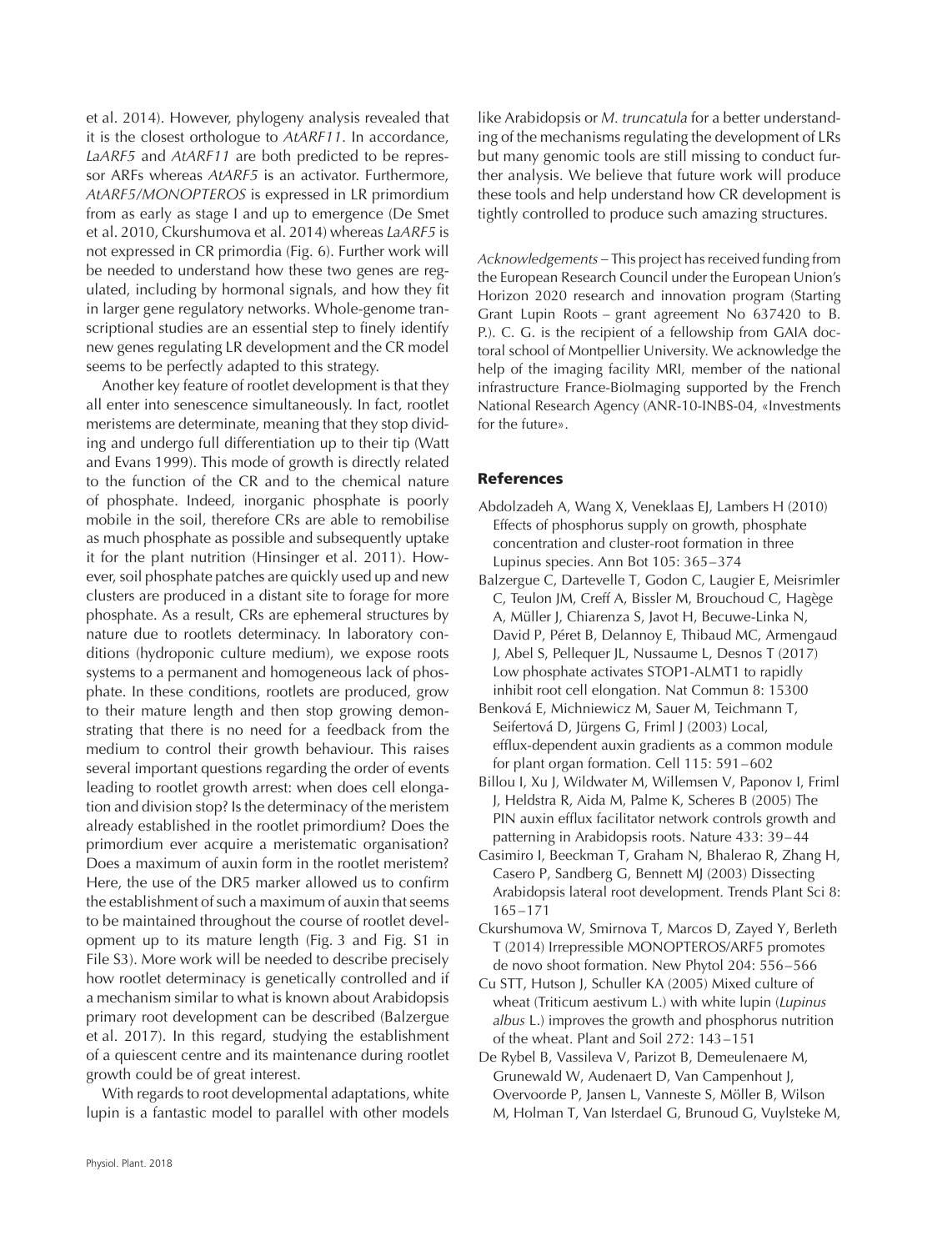Vernoux T, De Veylder L, Inzé D, Weijers D, Bennett MJ, Beeckman T (2010) A novel aux/IAA28 signaling cascade activates GATA23-dependent specification of lateral root founder cell identity. Curr Biol 20: 1697–1706

De Smet I, Lau S, Voß U, Vanneste S, Benjamins R, Rademacher EH, Schlereth A, De Rybel B, Vassileva V, Grunewald W, Naudts M, Levesque MP, Ehrismann JS, Inze D, Luschnig C, Benfey PN, Weijers D, Van Montagu MCE, Bennett MJ, Jürgens G, Beeckman T (2010) Bimodular auxin response controls organogenesis in Arabidopsis. Proc Natl Acad Sci USA 107: 2705–2710

Dharmasiri N, Dharmasiri S, Estelle M (2005) The Arabidopsis F-box protein TIR1 is an auxin receptor. Nature 435: 441–445

Du Y, Scheres B (2017) Lateral root formation and the multiple roles of auxin. J Exp Bot 69: 155–167

Dubrovsky JG, Doerner PW, Colón-Carmona a RTL (2000) Pericycle cell proliferation and lateral root initiation in Arabidopsis. Plant Physiol 124: 1648–1657

Dubrovsky JG, Sauer M, Napsucialy-Mendivil S, Ivanchenko MG, Friml J, Shishkova S, Celenza J, Benková E (2008) Auxin acts as a local morphogenetic trigger to specify lateral root founder cells. Proc Natl Acad Sci USA 105: 8790–8794

Fukaki H, Tasaka M (2009) Hormone interactions during lateral root formation. Plant Mol Biol 69: 437–449

Hagström J, James WM, Skene KR (2001) A comparison of structure, development and function in cluster roots of *Lupinus albus* L. under phosphate and iron stress. Plant and Soil 232: 81–90

Herrbach V, Remblière C, Gough C, Bensmihen S (2014) Lateral root formation and patterning in Medicago truncatula. J Plant Physiol 171: 301–310

Higo K, Ugawa Y, Imamoto M, Korenaga T (1999) Plant cis-acting regulatory DNA elements (PLACE) database. Nucleic Acids Res 27: 297–300

Hinsinger P, Brauman A, Devau N, Gérard F, Jourdan C, Laclau JP, Le Cadre E, Jaillard B, Plassard C (2011) Acquisition of phosphorus and other poorly mobile nutrients by roots. Where do plant nutrition models fail? Plant and Soil 348: 29–61

Hocking PJ, Jeffery S (2004) Cluster-root production and organic anion exudation in a group of old-world lupins and a new-world lupin. Plant and Soil 258: 135–150

Huang X, Madan A (1999) A DNA sequence assembly program. Genome Res 9: 868–877

Karimi M, Inze D, Depicker A (2002) GATEWAY vectors for agrobacterium-mediated plant transformation. Trends Plant Sci 7: 193–195

Kepinski S, Leyser O (2005) The Arabidopsis F-box protein TIR1 is an auxin receptor. Nature 435: 446–451

Kurihara D, Mizuta Y, Sato Y, Higashiyama T (2015) ClearSee: a rapid optical clearing reagent for

whole-plant fluorescence imaging. Development 142: 4168–4179

Lambers H, Teste FP (2013) Interactions between arbuscular mycorrhizal and non-mycorrhizal plants: do non-mycorrhizal species at both extremes of nutrient availability play the same game? Plant Cell Environ 36: 1911–1915

Lambers H, Finnegan PM, Jost R, Plaxton WC, Shane MW, Stitt M (2015) Phosphorus nutrition in Proteaceae and beyond. Nat Plants 1: 1–9

Laplaze L, Benková E, Casimiro I, Maes L, Vanneste S, Swarup R, Weijers D, Calvo V, Parizot B, Herrera-Rodriguez MB, Offringa R, Graham N, Doumas P, Friml J, Bogusz D, Beeckman T, Bennett M (2007) Cytokinins act directly on lateral root founder cells to inhibit root initiation. Plant Cell Online 19: 3889–3900

Laskowski M, Biller S, Stanley K, Kajstura T, Prusty R (2006) Expression profiling of auxin-treated Arabidopsis roots: toward a molecular analysis of lateral root emergence. Plant Cell Physiol 47: 788–792

Lavenus J, Goh T, Roberts I, Guyomarc'h S, Lucas M, De Smet I, Fukaki H, Beeckman T, Bennett M, Laplaze L (2013) Lateral root development in Arabidopsis: fifty shades of auxin. Trends Plant Sci 18: 1360–1385

Livak KJ, Schmittgen TD (2001) Analysis of relative gene expression data using real-time quantitative PCR and the 2<sup>-∆∆CT</sup> method. Methods 25: 402-408

Malamy JE, Benfey PN (1997) Organization and cell differentiation in lateral roots of *Arabidopsis thaliana*. Development 124: 33–44

Massonneau A, Langlade N, Léon S, Smutny J, Vogt E, Neumann G, Martinoia E (2001) Metabolic changes associated with cluster root development in white lupin (*Lupinus albus* L.): relationship between organic acid excretion, sucrose metabolism and energy status. Planta 213: 534–542

Meng ZB, Chen LQ, Suo D, Li GX, Tang CX, Zheng SJ (2012) Nitric oxide is the shared signalling molecule in phosphorus- and iron-deficiency-induced formation of cluster roots in white lupin (*Lupinus albus*). Ann Bot 109: 1055–1064

Meng ZB, You XD, Suo D, Chen YL, Tang C, Yang JL, Zheng SJ (2013) Root-derived auxin contributes to the phosphorus-deficiency-induced cluster-root formation in white lupin (*Lupinus albus*). Physiol Plant 148: 481–489

Moreno-Risueno MA, Van Norman JM, Moreno A, Zhang J, Ahnert SE, Benfey PN (2010) Oscillating gene expression determines competence for periodic Arabidopsis root branching. Science 329: 1306–1311

Neumann G (2000) Physiological aspects of cluster root function and development in phosphorus-deficient white lupin (*Lupinus albus* L.). Ann Bot 85: 909–919

Péret B, De Rybel B, Casimiro I, Benková E, Swarup R, Laplaze L, Beeckman T, Bennett MJ (2009) Arabidopsis